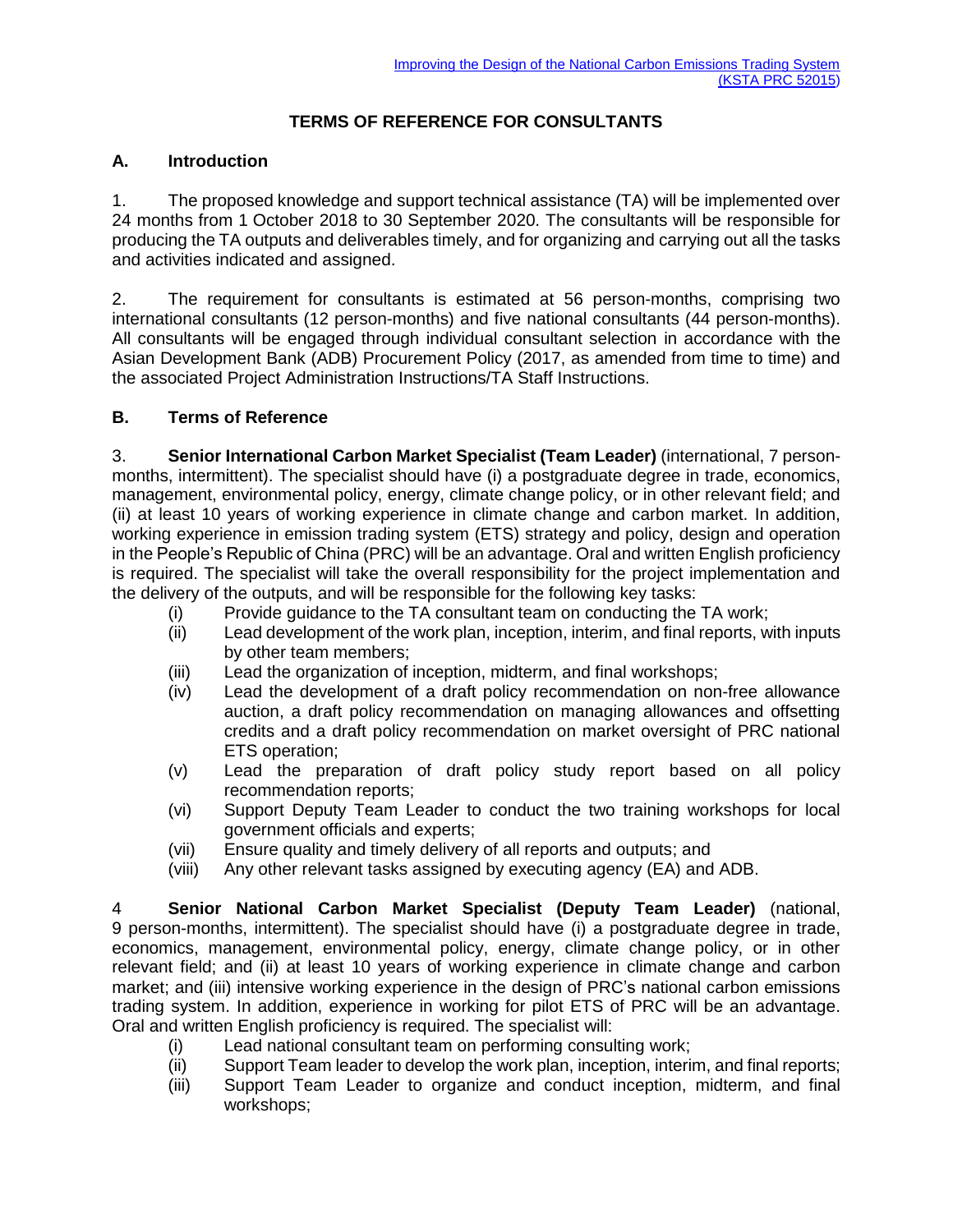- (iv) Lead national team to review and assess the experience and lessons learned from the PRC ETS pilots, including the three ADB TAs support to Beijing, Tianjin and Shanghai on their ETS development;
- (v) Lead to conduct the two training workshops for local government officials and experts;
- (vi) Support Team leader to contribute to developing a draft policy recommendation on non-free allowance auction, a draft policy recommendation on managing allowances and offsetting credits and a draft policy recommendation on market oversight of PRC national ETS operation;
- (vii) Support Team leader to contribute to developing policy study report based on all policy recommendation reports;
- (viii) Support the organization of the participation of EA staff and other governmental officials working for national ETS development and operation in relevant international knowledge events; and
- (ix) Any other relevant tasks assigned by Team Leader, EA and ADB.

5. **Carbon Market Specialist** (international, 5 person-months, intermittent). The specialist should have (i) a postgraduate degree in trade, economics, environmental economics, environmental management and policy, energy, climate change policy, or in other relevant field; and (ii) at least 8 years of working experience in climate change and carbon market. In addition, experience in ETS strategy and policy, design and operation in the PRC will be an advantage. Oral and written English proficiency is required. The specialist will be responsible for reviewing and assessing the global policies and practice on allowance management and carbon market oversight, and will be responsible for the following key tasks:

- (i) Provide inputs to the Team Leader in developing work plan, inception, midterm, and final reports;
- (ii) Lead to review and assess the global climate change laws, regulations, policies and practice on allowance management, credit validity and carbon market oversight;
- (iii) Provide inputs to Team Leader to develop a draft policy recommendation on nonfree allowance auction, a draft policy recommendation on managing allowances and offsetting credits (including allowance and credit validity) and a draft policy recommendation on market oversight of PRC national ETS operation;
- (iv) Provide inputs to Team Leader to prepare draft policy study report based on all policy recommendation reports;
- (v) Support Deputy Team Leader to conduct the two training workshops for local government officials and experts; and
- (vi) Any other relevant tasks assigned by Team leader, EA and ADB.

6. **Carbon Market Specialist (allowance auction)** (national, 9 person-months, intermittent). The specialist should have (i) a postgraduate degree in trade, economics, environmental economics, environmental management and policy, energy, climate change policy, or in other relevant field; and (ii) at least 8 years of working experience in climate change and carbon market. In addition, working experience for pilot ETS of PRC, in particular, working experience in developing allowance auction policy will be an advantage. Oral and written English proficiency is required. The specialist will:

- (i) Provide inputs to Team Leader in developing work plan, inception, midterm, and final reports;
- (ii) Support Deputy Team Leader to review and assess the experience and lessons learned from the PRC ETS pilots, including the three ADB TAs support to Beijing, Tianjin, and Shanghai on their ETS development;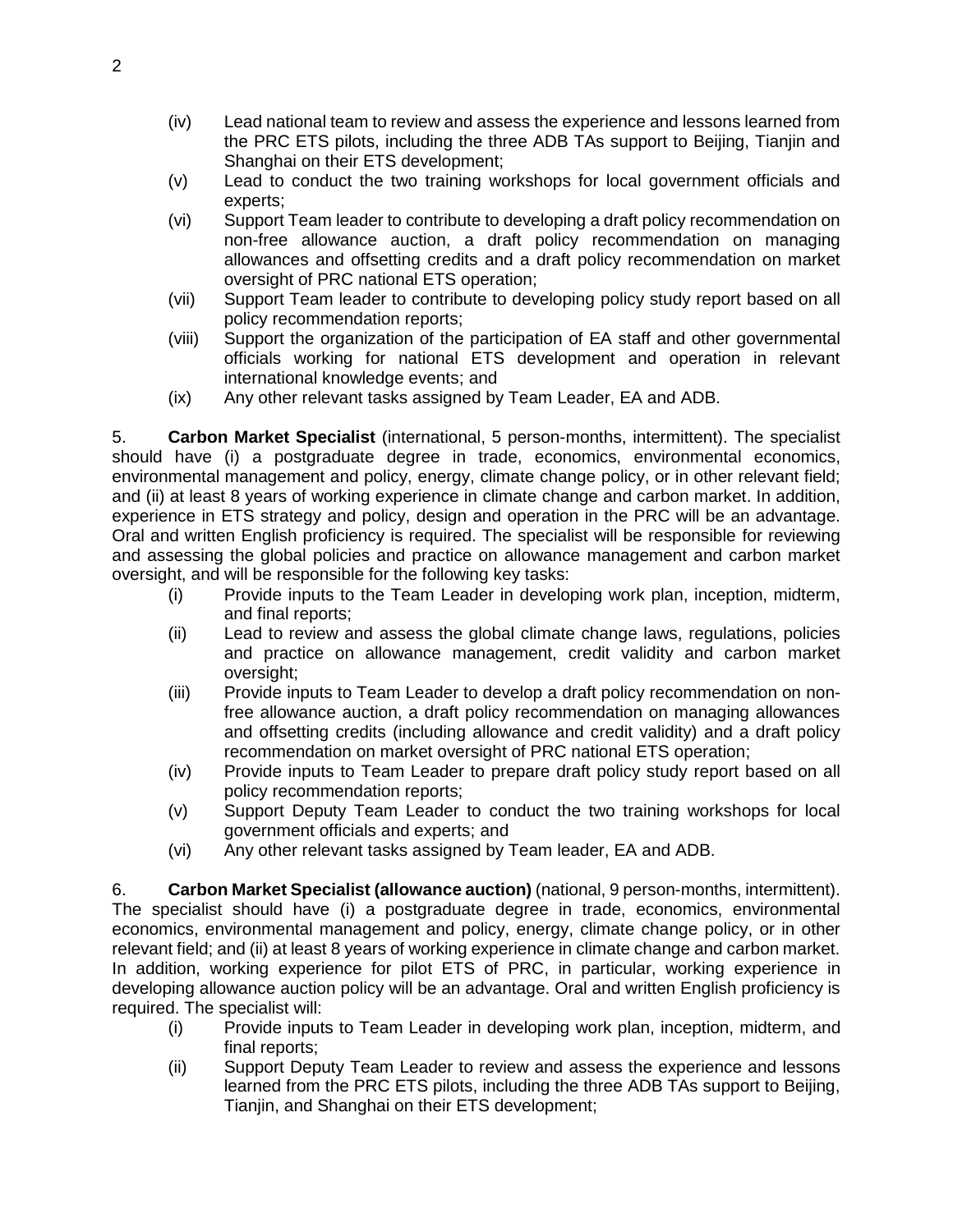- (iii) Collect, review and assess available policies and practice on allowance management and auction of PRC ETS pilots;
- (iv) Provide inputs to Team Leader to develop a draft policy recommendation on nonfree allowance auction;
- (v) Provide inputs to Team Leader to prepare draft policy study report based on all policy recommendation reports;
- (vi) Support Deputy Team Leader to conduct the two training workshops for local government officials and experts; and
- (vii) Any other relevant tasks assigned by Team leader, Deputy Team Leader, EA, and ADB.

7. **Carbon Market Specialist (credit validity)** (national, 6 person-months, intermittent). The specialist should have (i) a postgraduate degree in law, trade, economics, environmental economics, environmental management and policy, energy, climate change policy, or in other relevant field; and (ii) at least 8 years of working experience in law, climate change and carbon market or relevant areas. In addition, working experience on drafting national or local climate change laws and regulations, in particular, working experience in developing credit validity and banking policy will be an advantage. Oral and written English proficiency is required. The specialist will:

- (i) Provide inputs to Team Leader in developing work plan, inception, midterm, and final reports;
- (ii) Support Deputy Team Leader to review and assess the experience and lessons learned from the PRC ETS pilots, including the three ADB TAs support to Beijing, Tianjin and Shanghai on their ETS development;
- (iii) Collect, review and assess available draft national or local climate change laws, regulations, policies and practice on credit validity and banking of PRC ETS pilots;
- (iv) Provide inputs to Team Leader to develop a draft policy recommendation on managing allowances and offsetting credits (including allowance and credit validity);
- (v) Provide inputs to Team Leader to prepare draft policy study report based on all policy recommendation reports;
- (vi) Support Deputy Team Leader to conduct the two training workshops for local government officials and experts; and
- (vii) Any other relevant tasks assigned by Team leader, Deputy Team Leader, EA, and ADB.

8 **Carbon Market Specialist (market oversight)** (national, 6 person-months, intermittent). The specialist should have (i) a postgraduate degree in trade, economics, environmental economics, environmental management and policy, energy, climate change policy, or in other relevant field; and (ii) at least 8 years of working experience in climate change and carbon market. In addition, working experience for pilot ETS of PRC, in particular, working experience in developing market oversight policy will also be an advantage. Oral and written English proficiency is required. The specialist will:

- (i) Provide inputs to Team Leader in developing work plan, inception, midterm, and final reports;
- (ii) Support Deputy Team Leader to review and assess the experience and lessons learned from the PRC ETS pilots, including the three ADB TAs support to Beijing, Tianjin and Shanghai on their ETS development;
- (iii) Work closely with security market specialist to collect, review and assess available policies and practice on carbon market oversight of PRC ETS pilots;